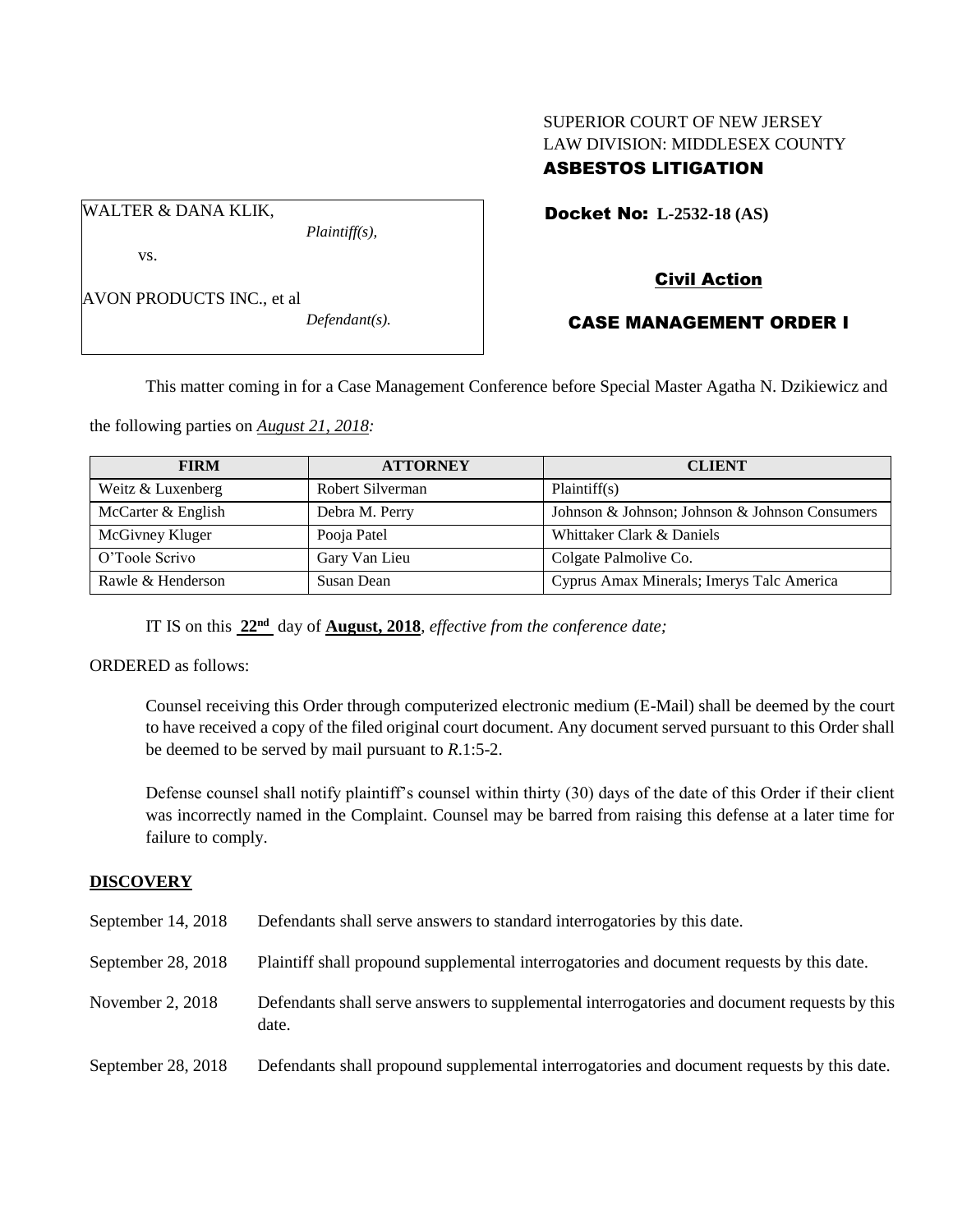| November $2, 2018$ | Plaintiff shall serve answers to supplemental interrogatories and document requests by this<br>date.                                                                                                        |
|--------------------|-------------------------------------------------------------------------------------------------------------------------------------------------------------------------------------------------------------|
| December 31, 2018  | Fact discovery, including depositions, shall be completed by this date. Plaintiff's counsel shall<br>contact the Special Master within one week of this deadline if all fact discovery is not<br>completed. |
| December 31, 2018  | Depositions of corporate representatives shall be completed by this date.                                                                                                                                   |

#### **EARLY SETTLEMENT**

March 1, 2019 Settlement demands shall be served on all counsel and the Special Master by this date.

#### **SUMMARY JUDGMENT MOTION PRACTICE**

| March 1, 2019  | Plaintiff's counsel shall advise, in writing, of intent not to oppose motions by this date. |
|----------------|---------------------------------------------------------------------------------------------|
| March 15, 2019 | Summary judgment motions shall be filed no later than this date.                            |
| April 12, 2019 | Last return date for summary judgment motions.                                              |

#### **MEDICAL DEFENSE**

| February 28, 2019 | Plaintiff shall serve medical expert reports by this date.                                                                                                                                                                                               |
|-------------------|----------------------------------------------------------------------------------------------------------------------------------------------------------------------------------------------------------------------------------------------------------|
| February 28, 2019 | Upon request by defense counsel, plaintiff is to arrange for the transfer of pathology specimens<br>and x-rays, if any, by this date.                                                                                                                    |
| May 17, 2019      | Defendants shall identify its medical experts and serve medical reports, if any, by this date. In<br>addition, defendants shall notify plaintiff's counsel (as well as all counsel of record) of a<br>joinder in an expert medical defense by this date. |

#### **LIABILITY EXPERT REPORTS**

| February 28, 2019 | Plaintiff shall identify its liability experts and serve liability expert reports or a certified expert |
|-------------------|---------------------------------------------------------------------------------------------------------|
|                   | statement by this date or waive any opportunity to rely on liability expert testimony.                  |
|                   |                                                                                                         |

May 17, 2019 Defendants shall identify its liability experts and serve liability expert reports, if any, by this date or waive any opportunity to rely on liability expert testimony.

#### **EXPERT DEPOSITIONS**

June 14, 2019 Expert depositions shall be completed by this date. To the extent that plaintiff and defendant generic experts have been deposed before, the parties seeking that deposition in this case must file an application before the Special Master and demonstrate the necessity for that deposition. To the extent possible, documents requested in a deposition notice directed to an expert shall be produced three days in advance of the expert deposition. The expert shall not be required to produce documents that are readily accessible in the public domain.

 $\_$  ,  $\_$  ,  $\_$  ,  $\_$  ,  $\_$  ,  $\_$  ,  $\_$  ,  $\_$  ,  $\_$  ,  $\_$  ,  $\_$  ,  $\_$  ,  $\_$  ,  $\_$  ,  $\_$  ,  $\_$  ,  $\_$  ,  $\_$  ,  $\_$  ,  $\_$  ,  $\_$  ,  $\_$  ,  $\_$  ,  $\_$  ,  $\_$  ,  $\_$  ,  $\_$  ,  $\_$  ,  $\_$  ,  $\_$  ,  $\_$  ,  $\_$  ,  $\_$  ,  $\_$  ,  $\_$  ,  $\_$  ,  $\_$  ,